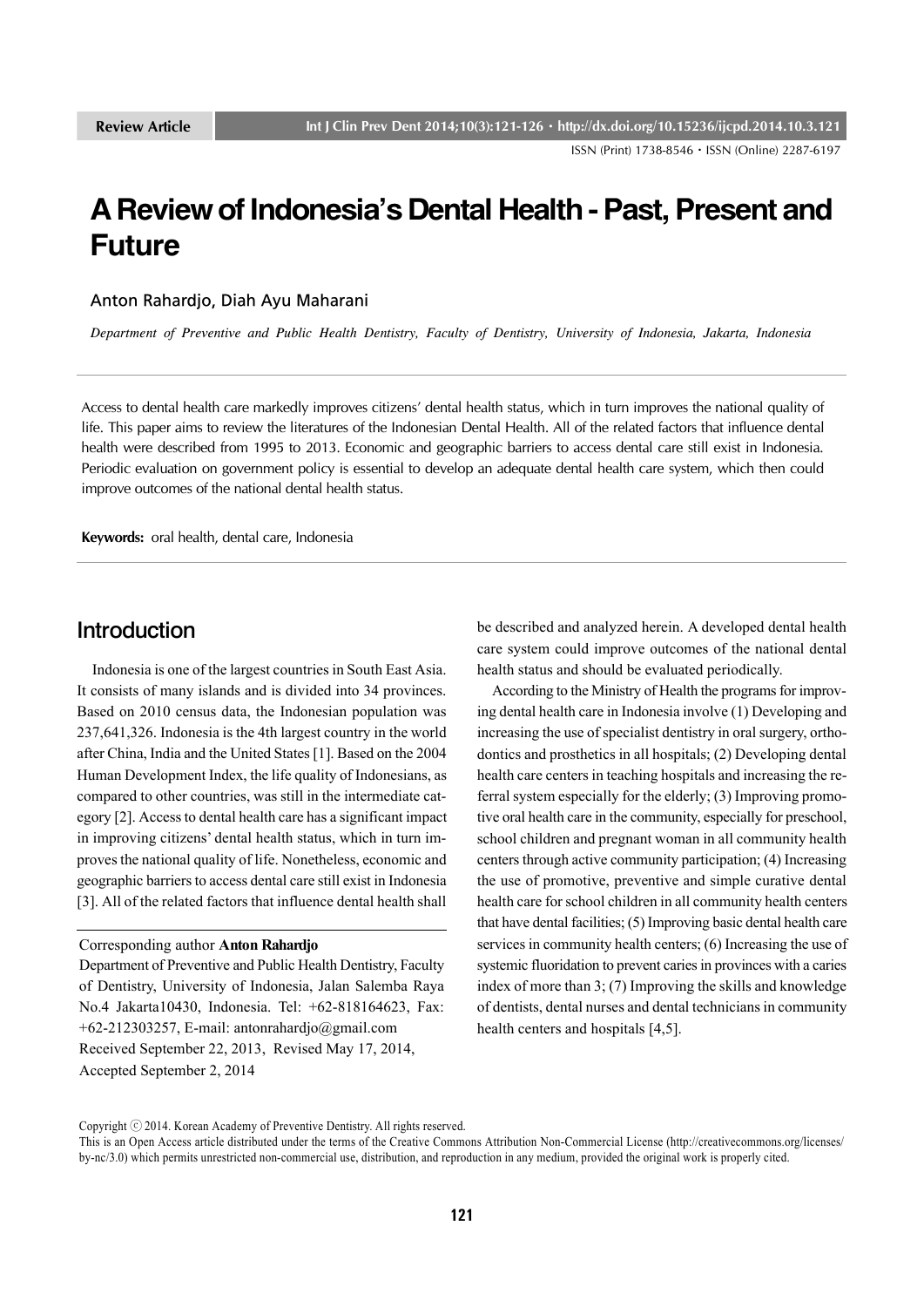## Materials and Methods

 To identify literatures on the Indonesia's dental health, a broad search was conducted to include as many relevant publication as possible. If the publications contained the search thesaurus, they were selected to generate a list of potentially eligible studies to be included in this review. A manual search was carried out on the list of potentially eligible studies. The full papers of the selected publications were obtained. The bibliographies of the publications deemed eligible were searched manually and additional relevant publications were included in the review.

#### **Results**

 The number of registered and active dentists in Indonesia is small compared with the workforce of other health fields. In 2003, there existed 301,215 health professionals working in the various regions; only 7,324 (2.4%) were dentists, 607 (0.2%) were specialist dentists and 5,796 (1.9%) were dental nurses. The dentist-population ratio (per 100,000 people) was 3.4, meaning that on average, every 100,000 people are served by only 3 to 4 dentists. The ratio of specialist dentists is 0.3 and the ratio of dental nurses is 2.7. The highest ratio of dentists is in Jakarta (8.9), the capital of Indonesia, and the lowest ratio of dentists is in Lampung (1.8). The low number of dental health professionals could be due to the limited number of dental schools in Indonesia. There are only 8 (of 34) provinces that have dental schools, 22 that have dental nursing schools and 1 that has a dental technical school associated with the Ministry of Health [6]. To equitably address the national needs of the dental health workforce, the Ministry of Health has a program in which recent dental graduates are placed in rural community health centers. From 1994-1999, 3,490 dentists participated in this program, with 2,504 placed in common areas, 196 placed in remote areas and 190 placed in very remote areas. The dental placement program was one of the requirements to obtain a dental practice license from the Ministry of Health. Community Health Centers have the responsibility to increase the surrounding community's dental health, mostly by planning and implementing preventive and promotive programs, such as dental health care programs in schools and community empowerment dental health programs [3].

 Dental health care in Indonesia is provided by various types of health institutions including government hospitals, private hospitals, private dental practice, community health centers, sub community health centers and integrated health posts. According to the 1998 National Socio Economic Survey, the highest percentages of the population seeking dental treatment according to type of health institution were 35.5% visiting community health centers and 25.2% visiting private dental practice. Results demonstrate that community health centers play the biggest role in increasing dental health. Efficient and effective preventive and promotive dental health would have a substantial impact on increasing Indonesians' dental health. Nevertheless, in 1998, only 71% of hospitals and 75.6% of community health centers provided dental health care services and programs due to limited resources. The ratio of dentist to community health centers is only 0.7 and not every community health center has dental health care facilities [3].

 Because of the shortage of dental health professionals and subsequent problems due to the limited workforce, the government should evaluate the Indonesian dental workforce system. In 2011, the Indonesian government legitimated the dental technician abolishment. This regulation came into force 6 months after its legitimization, which was sufficient time to socialize the government's short and long terms planning and to reach consensus among stakeholders. The first regulation (1969) regarding dental technicians legalized the profession with the sole authority to make and insert full and partial removable acrylic dentures. This regulation was established to increase access to dental care due to the high need for dentures and a greater dental workforce. At the time, it was very common for dental technicians to perform fillings, fixed dentures, orthodontics and extractions without proper education. In 1989, only dental technician license extensions were permitted and no new registrations were allowed. Although stakeholders argue over the real cause of the dental health crisis, it might due to many complex interrelated factors. Regulations must be evaluated for ethical reasons, professional competence, quality of care, community protections and the growing dental workforce. Socio-economic disparity creates an imbalance in accessing dental care; access to care is dependent on the ability to pay rather than on the need for care, thus reinforcing the issue of dental care inequity [7]. The absence of pricing regulations has led to high-cost dental treatments, forcing the poor to rely on dental technicians to maintain their stomagnognatic functions, subsequently resulting in a high demand for dental technicians and potential illegal practice which has so far been negligible.

 Recent published papers describe high unmet need and persistent dental care inequity in Indonesia due to the dental health workforce shortage, geographic barriers and economic barriers [1,8]. Less commitment to preventive community-based dental health might also be a factor. Investing in prevention is still rare in Indonesia. We could learn from the Japanese dental care delivery system, which realized the importance of collaboration among dental technicians in its health insurance system. The Indonesian government has already demonstrated a willing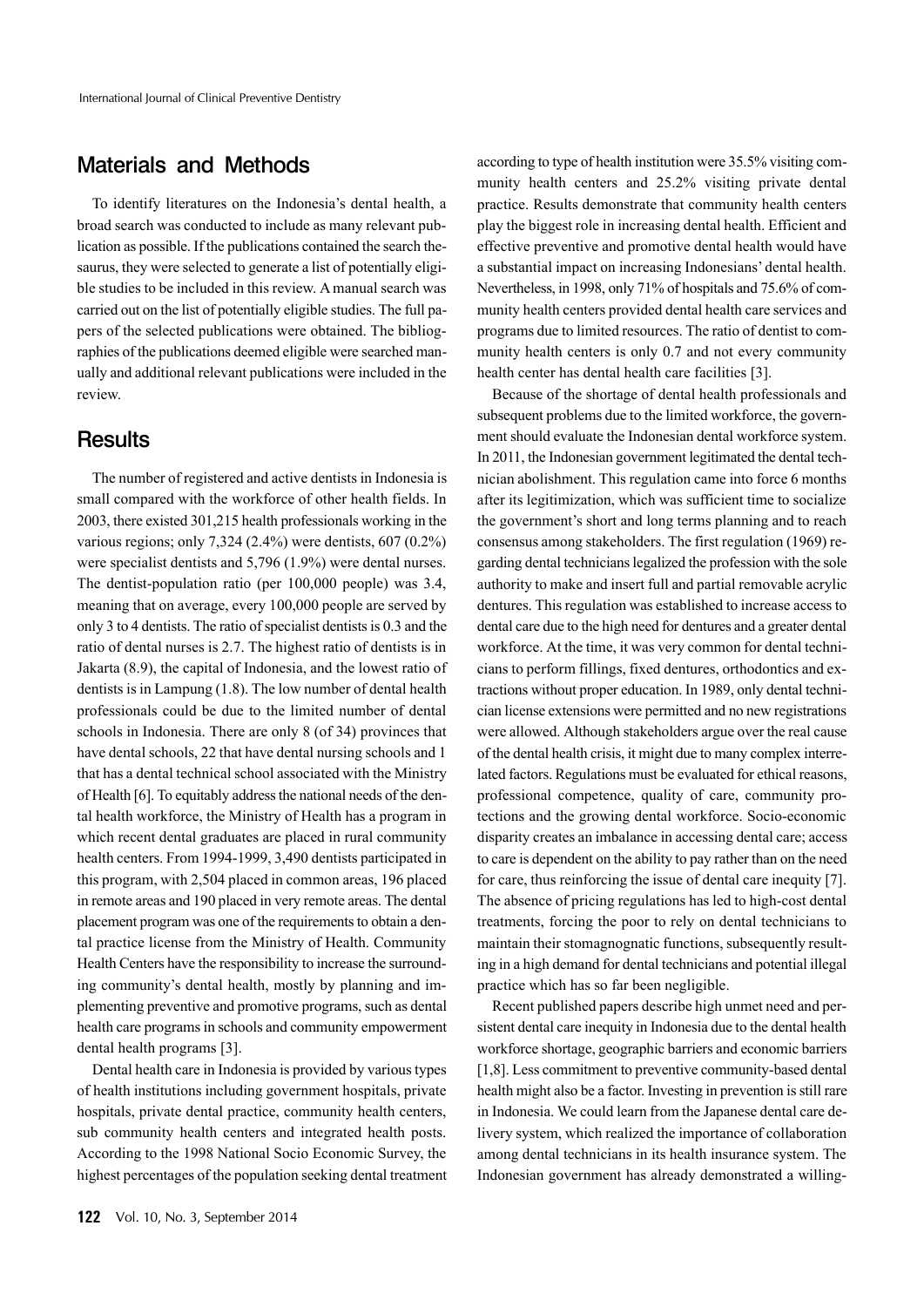ness to improve its citizens' dental health and a commitment to establishing universal health care coverage. However, this is the time to evaluate the dental workforce system, synergic collaborations and distinguishing between dentists, dental technicians and dental hygienists. With Indonesia's universal coverage initial implementation, planning mandatory duties for dentists to foster dental technicians and dental hygienists is essential. Moreover, increasing the quality and quantity of the dental health workforce based on need is necessary for global market competition.

 Government, private and community sectors fund Indonesia's health care system. An indicator of health funding is per capita health funding. However, data on per capita health funding are difficult to obtain because it involves gathering funding data from various sources such as the government, private sector and the community. From 1997 to 1998, the budget for dental health care development decreased due to the economic crisis. In 1993, the governmental allocation for dental health care was only 2.8% from the overall health care budget; the allocation mostly targeted curative treatment [3]. Based on data gathered from 218 District Health Offices in 2003, the total percentage of the Regional State Health Budget was only 2.6%, which is less than the agreed allocation of 15% [6]. In 2004, 87% of the population paid for health care by out of pocket payment. In general, dental health care is financed from out-of-pocket payments by households, and the insurance payment system is still limited [2]. Payment system by insurance is still limited. Therefore, income affects people's ability to pay for dental health services. Various methods have been developed to provide health insurance for the Indonesians in order to improve communities' participation in health funding. In 2004, the community participation level in managed healthcare was only 27% from the overall population. The existing health funding methods are the health fund, health insurance for government employees, health insurance for private sector employees, managed care, other health insurances, and the health card which is government subsidized for the low income population [2].

 The implementation of the Indonesian universal health care scheme (UHCS) just began in January 2014 and is widely seen as a significant step towards increasing the quality and access to medicine and medical treatment for the entire Indonesian population. Indonesia's policymakers are committed to providing coverage for every citizen by 2019. The UHCS policy implementation is expected to make impressive strides towards improving welfare coverage and increasing the accessibility of health services among Indonesians. This recent introduction of the UHCS may affect dental care. It is a daunting task to provide dental care to 240 million people living in diverse geographic regions. From policymakers to healthcare providers, dental tool

and material manufacturers to distributors, all stakeholders in Indonesia's dental care sector are now facing the critical task of defining their roles within this changing environment including the government, dental health professionals as well as the community. The incidence of dental diseases in the country is still considerably high, and previous government policies have yet to improve the dental health status of Indonesians. The UHCS may significantly reduce economic barriers to accessing dental care, which may result in improving Indonesia's dental health. Nevertheless, current dental education opportunities are still concentrated in the western part of Indonesia, causing an uneven distribution of dental care services. Subsequently, citizens in central and eastern Indonesia have limited access to dental care. Likewise, Indonesian people who live in remote areas do not have sufficient access to dental care. Consequently, the limited number of competent dental practitioners and lack of equitable distribution of dentists require special attention from the government and educational institutions to reduce geographic barriers to dental care and to ensure the course of UHCS. This is a challenging issue, considering that Indonesia is the world's largest archipelago with over 17,500 scattered islands. The UHCS is expected to promote pro-poor dental care utilization at public facilities; primary care facilities substantiate the concerted effort to reducing inequitable dental care delivery for Indonesians. Concerns of the Ministry of Health over the poor state of Indonesia's healthcare facilities have resulted in the government focusing on increasing access to and quality of care. However, the effectiveness of dental health practitioners does not solely depend on their competencies, but also relies on the quality and availability of dental instruments and materials. Currently, the majority of dental instruments and materials are imported. The absence of local production and price control regulations on dental instruments and materials might cause high and unstable dental care costs, which could endanger the success of the UHCS. Analyzing and overcoming challenges will be necessary to achieve efficient and effective dental care [3].

## **Discussion**

 The 2004 household health survey report indicates that the prevalence of pulp and periapical disease was the 8th most common disease, among the diseases that were treated in outpatients in hospitals. It was reported that the prevalence of caries was 90.9%, with an average Decayed Missing Filling (DMF-T) of 6.4 [3]. The prevalence of caries and the number of DMF-T were higher in elderly people, those with lower education and those of lower economic status. The increasing number of DMF-T is due to increasing numbers of Decayed and Missing Teeth, not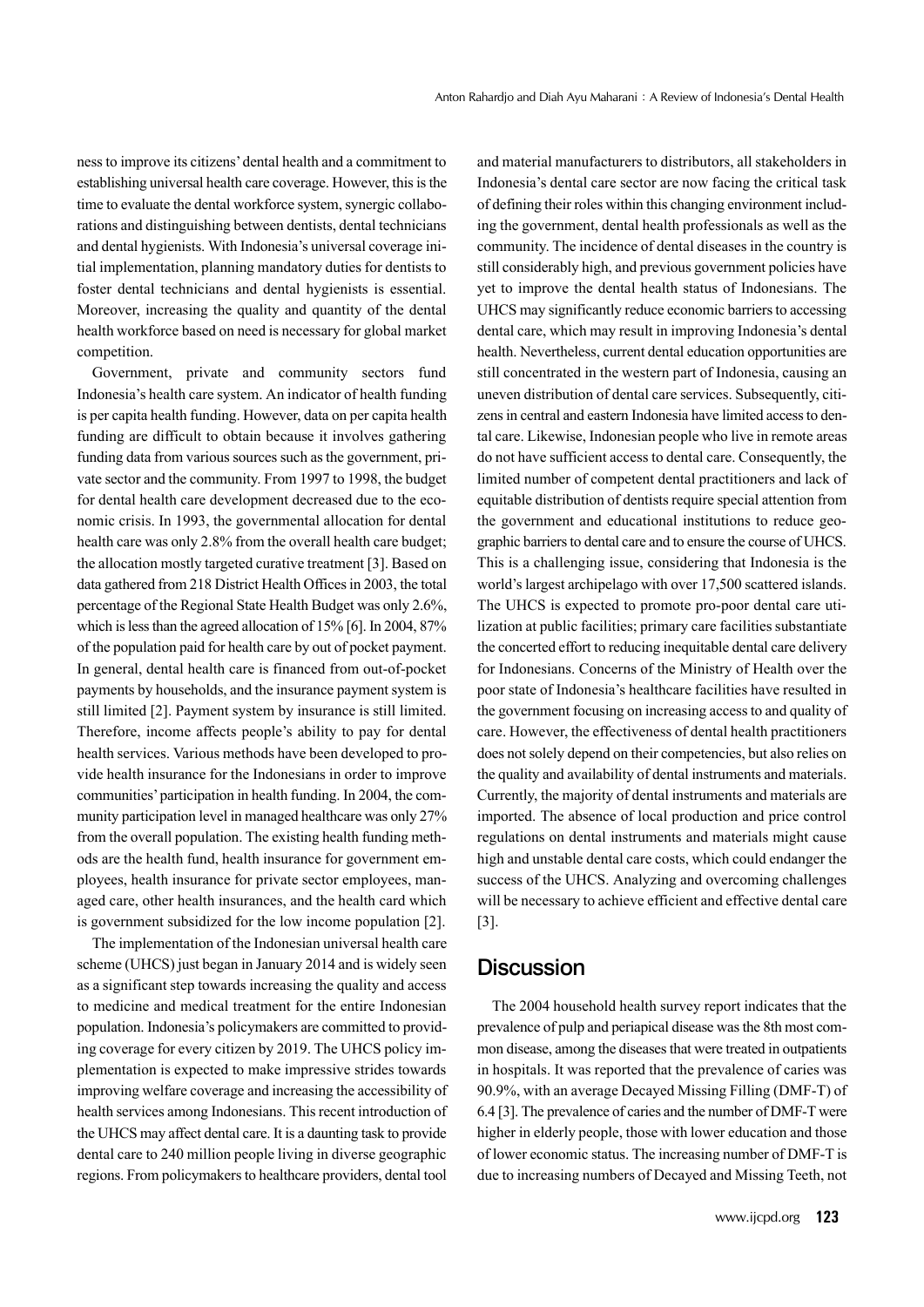because of increasing numbers of Filling teeth. This phenomenon can be seen in the Performance Treatment Index (PTI), which is only 5%. The number of untreated dental problems is still high. In total, 52.3% of the population aged 10 years and older had untreated caries. This outcome may be related to the significant decrease of available resources due to economic barriers. In 2004, 7% of Indonesians lost all their teeth. We can conclude that the Indonesian population is still unmotivated to treat their damaged teeth by going to the dentist. Only 18.6% of the population attended a dental checkup in the last month. We can see that little attention is paid to oral health. In total, 46% of the population aged 10 years and above has dental calculus, and this incidence increases with age. The percentage of the population that brushes their teeth correctly is only 8.1%. Based on SKRT 2001, the percentage of active caries in rural and urban preschool children was 58.5%. In total, 91.2% of the population aged 35 to 44 years has normal teeth function, meaning that a minimum of 20 teeth have normal function. Only 30.4% of the population aged 65 years and older has normal teeth function. The DMF-T index indicates that the highest score of DMF-T is in age 65+. Most curative treatments in rural areas are extractions, which are cheaper and do not require many dental materials or equipment as compared to other treatments.

 Based on the national socio economy survey (1998), 22.8% of the Indonesian population do not brush their teeth. The average population disturbed by toothache is 62.4%, with a length of 3.9 days. Toothache ranks 6th based on reported health complaints, after runny nose, cough, fever, headache and diarrhea. The percentage of the population who regularly get dental checkups is only 2.4%. Based on the national socio economy survey (1998), 71.3% of children ages 1 to 4 years do not brush their teeth, and 27.8% of children ages 5 to 9 years do not brush their teeth. At 12 years of age, the Required Treatment Index (RTI=D/DMF-T×100%) is 76, and Performed Treatment Index  $(PTI=F/DMF-T\times100\%)$  is only 4.5. The dental health problem awareness is low, especially in populations with lower educational atainment. The perceived treatment options for a toothache are limited; patients prefer extraction to filling because they think it is the easiest and fastest way to stop toothache pain. The description of dental health in recent years has not changed significantly. Basic health research conducted by the government in 2007 and 2013 showed that the rates for perceived need of dental health were 23.5% and 25.9% with DMF-T of 4.9 and 4.6, respectively [9,10]. In a recent 2012 publication, the prevalence of caries in mothers living in a suburban area was 90% with DMF-T of 7.8 [11].

## **Conclusion**

 Preventive care such as topical fluoridation and plaque control has to be improved. Dental health socialization should be accomplished as early as possible especially among school children and their parents. Promotive actions should also be taken by the media including television, radio, magazines, newspaper, tabloids and also pamphlets in the streets. Encouraging people to have regular dental checkups is important, because prevention is much easier and cheaper. Regular school preventive and promotive programs should be conducted [12]. Teachers should have module books to guide them in implementing dental health programs, with the active support and supervision of local dentists. Every dentist should be obligated to be proactive to promote dental health in the community, beyond providing treatment and rehabilitation. Empowerment is also key for program sustainability. The government-mandated program for dentists to work in community health centers throughout Indonesia should be maintained, which would ensure the equitable access to dental health care. However, dentists should be well prepared to provide preventive and promotive care rather than treatment and rehabilitation prior to providing care in community centers in remote areas.

## **References**

- 1. Maharani DA. Perceived need for and utilization of dental care in Indonesia in 2006 and 2007: a secondary analysis. J Oral Sci 2009;51:545-50.
- 2. World Health Organization. Social health insurance selected case studies from Asia and the Pacific: selected case studies from Asia and the Pacific. New Delhi: WHO Regional Office for the Western Pacific & WHO Regional Office for South-East Asia (SEARO); 2005:145-66.
- 3. Maharani DA. Inequity in dental care utilization in the Indonesian population with a self-assessed need for dental treatment. Tohoku J Exp Med 2009;218:229-39.
- 4. Amalia R, Schaub RM, Widyanti N, Stewart R, Groothoff JW. The role of school-based dental programme on dental caries experience in Yogyakarta Province, Indonesia. Int J Paediatr Dent 2012;22:203-10.
- 5. Kristiansen S, Santoso P. Surviving decentralisation? Impacts of regional autonomy on health service provision in Indonesia. Health Policy 2006;77:247-59.
- 6. Thabrany H. Human resources in decentralized health systems in Indonesia: challenges for equity. Regional Health Forum 2006;10:75-88.
- 7. Maharani DA, Rahardjo A. Is the utilisation of dental care based on need or socioeconomic status? A study of dental care in Indonesia from 1999 to 2009. Int Dent J 2012;62:90-4.
- 8. Maharani DA. Do the indonesians receive the dental care treat-